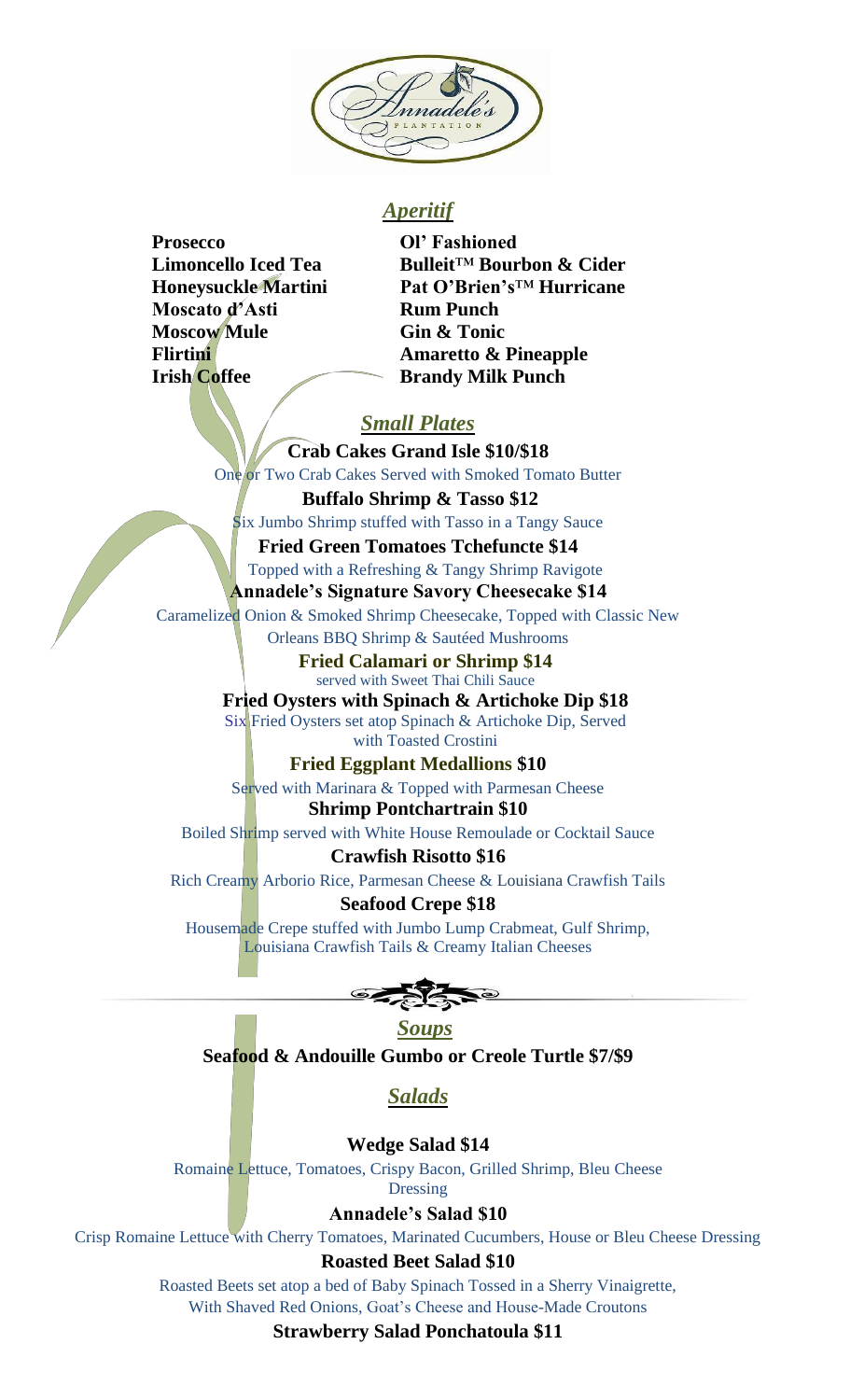Strawberries & Baby Spinach, Vanilla Bean Vinaigrette, Shaved Red Onion & Toasted Almonds

**Classic Caesar \$10**

Crisp Romaine Tossed with Our House-Made Caesar Dressing Garnished with Croutons, Parmesan Cheese & Anchovy

## *Additions To Any Salad or Entrée*

**Grilled Chicken Breast \$7** • **Six Sautéed Shrimp \$8** • **Six Fried Oysters \$10**

# *Second Course*

## **Grilled Chicken Grace \$26**

Topped with Fresh Tomatoes, Artichokes & Fresh Basil over Angel Hair, Tossed with Sautéed Garlic, Baby Spinach & Parmesan

### **Gulf Fish Meuniere \$28**

Golden Fried Gulf Fish Meuniere, Topped with Almonds or Pecans Brabant Potatoes and Vegetable du Jour

### **The Hopedale \$38**

Broiled Fish du Jour, Topped with Sautéed Jumbo Lump Crabmeat, Lemon Beurre Blanc Served with Brabant Potatoes & Vegetable du Jour

### **Chicken Lafayette \$26**

Sautéed Chicken Breast Topped with a Tasso & Mushroom Cream Sauce Served Over Yukon Gold Whipped Potatoes & Vegetable du Jour

### **Eggplant Alexander \$24**

Fried Eggplant Medallions, Topped with Sautéed Shrimp, Tomatoes, Fresh Herbs in a Lemon Butter Sauce Served with Yukon Gold Whipped Potatoes and Vegetable du Jour

## **Bogue Falaya Pork Chop \$28**

Fried 12 oz Pork Chop, Mushroom and Dijon Cream Sauce Served with Yukon Gold Whipped Potatoes and

Asparagus

**Chicken, Veal or Eggplant Parmesan \$24**

Panéed Chicken Breast, Veal, or Eggplant Topped with Marinara Sauce & Provolone Cheese Served with Marinara Sauce & Linguine Pasta Alfredo

**Filet \$48**

8oz Center Cut Filet Mignon, Garlic Clarified Butter, Served with Yukon Gold Whipped Potatoes & Vegetable du Jour

#### **Black & Bleu Ribeye \$48**

12oz. Ribeye Topped with Caramelized Onions and Bleu Cheese Butter Served with a Yukon Gold Whipped Potatoes & Grilled

Asparagus

**New York Strip \$48**

10oz prime New York Strip, Garlic Clarified Butter, Yukon Gold Whipped Potatoes & Grilled Asparagus

### **Surf & Turf \$42**

4 oz. Beef Tournedo Topped with our New Orleans Style BBQ Shrimp with Mushrooms, Garlic & Rosemary. Served with a Crab Cake, Yukon Gold Whipped Potatoes & Grilled Asparagus

**Veal \$36**

Panéed Veal Topped with Sautéed Crawfish, Roasted Garlic & Fresh Basil, In a Light Shellfish Velouté, Served with Yukon Gold Whipped Potatoes & a Spinach Stuffed Artichoke Bottom

### **Seafood Au Gratin \$34**

Shrimp, Crawfish & Jumbo Lump Crab in a Rich Velouté Topped with Cheddar Cheese & Baked, Served with Fresh Roasted Carrots Tossed with Tarragon Butter

### **Crawfish Annadele \$34**

Crawfish in a Rich Garlic Alfredo Sauce Tossed with Linguini and Parmesan

# *Children's Menu*

**Fried Shrimp or Chicken Nuggets with French Fries or Angel Hair \$12.00 Child Pasta with Alfredo Sauce or Butter \$5.00**

20% Gratuity added to parties of 6 or more